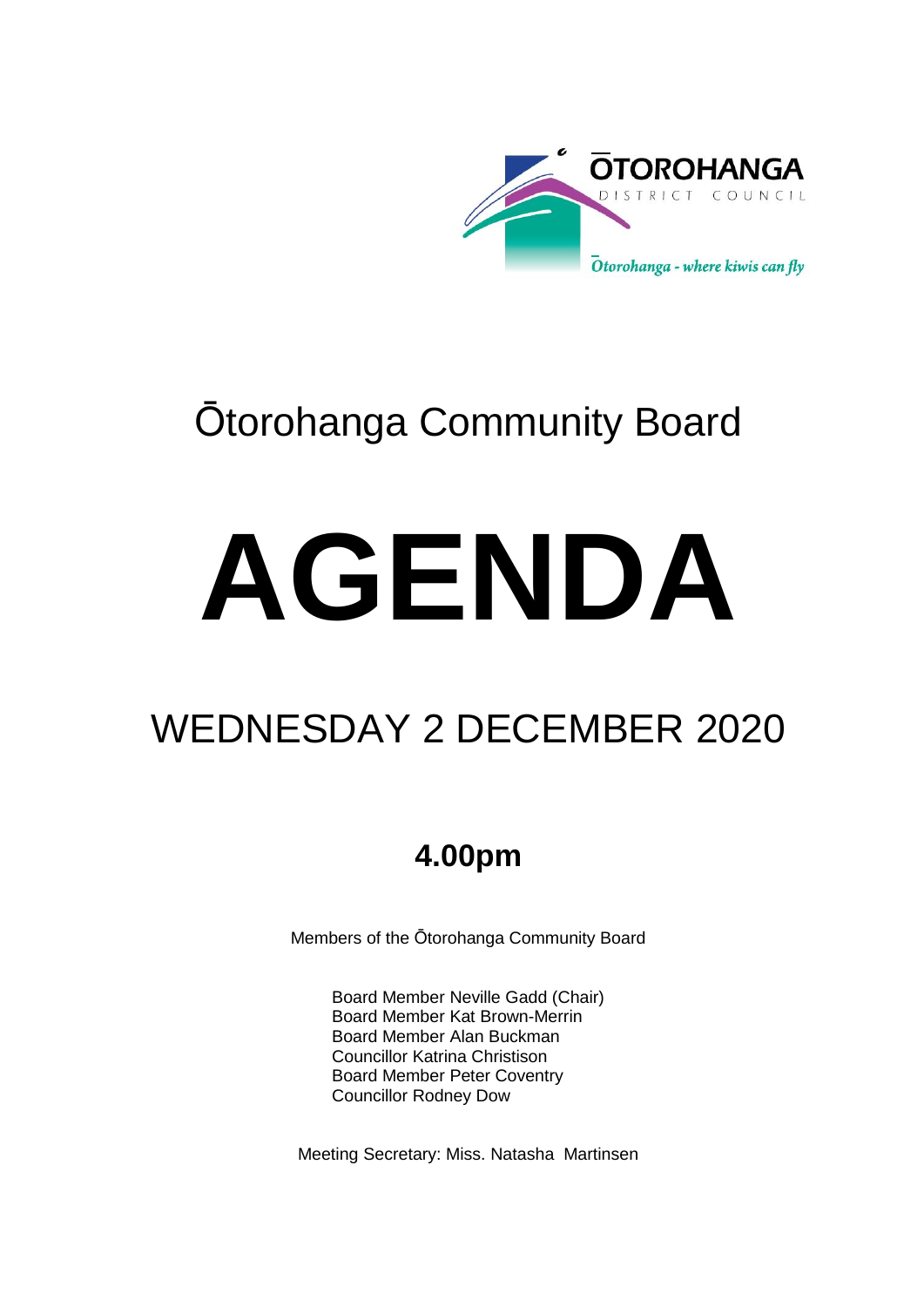#### **ŌTOROHANGA COMMUNITY BOARD**

#### **WEDNESDAY 2 DECEMBER 2020**

Notice is hereby given that an Ordinary meeting of the Ōtorohanga Community Board will be held in the Council Chambers, 17 Maniapoto Street, Ōtorohanga on Wednesday 2 December 2020 commencing at 4pm.

30 November 2020

**PRESENT**

**Tanya Winter CHIEF EXECUTIVE**

**AGENDA**

**IN ATTENDANCE APOLOGIES DECLARATION OF INTEREST PUBLIC FORUM CONFIRMATION OF MINUTES – 4 NOVEMBER 2020 REPORTS**

| <b>BOARD MEMBER UPDATE</b> |                                             |  |
|----------------------------|---------------------------------------------|--|
| ITEM 60                    | OTOROHANGA MOTORHOME FRIENDLY TOWN PROPOSAL |  |
| <b>ITEM 59</b>             | <b>CHAIRPERSONS REPORT - VERBAL</b>         |  |

**ORDER OF BUSINESS: PAGE**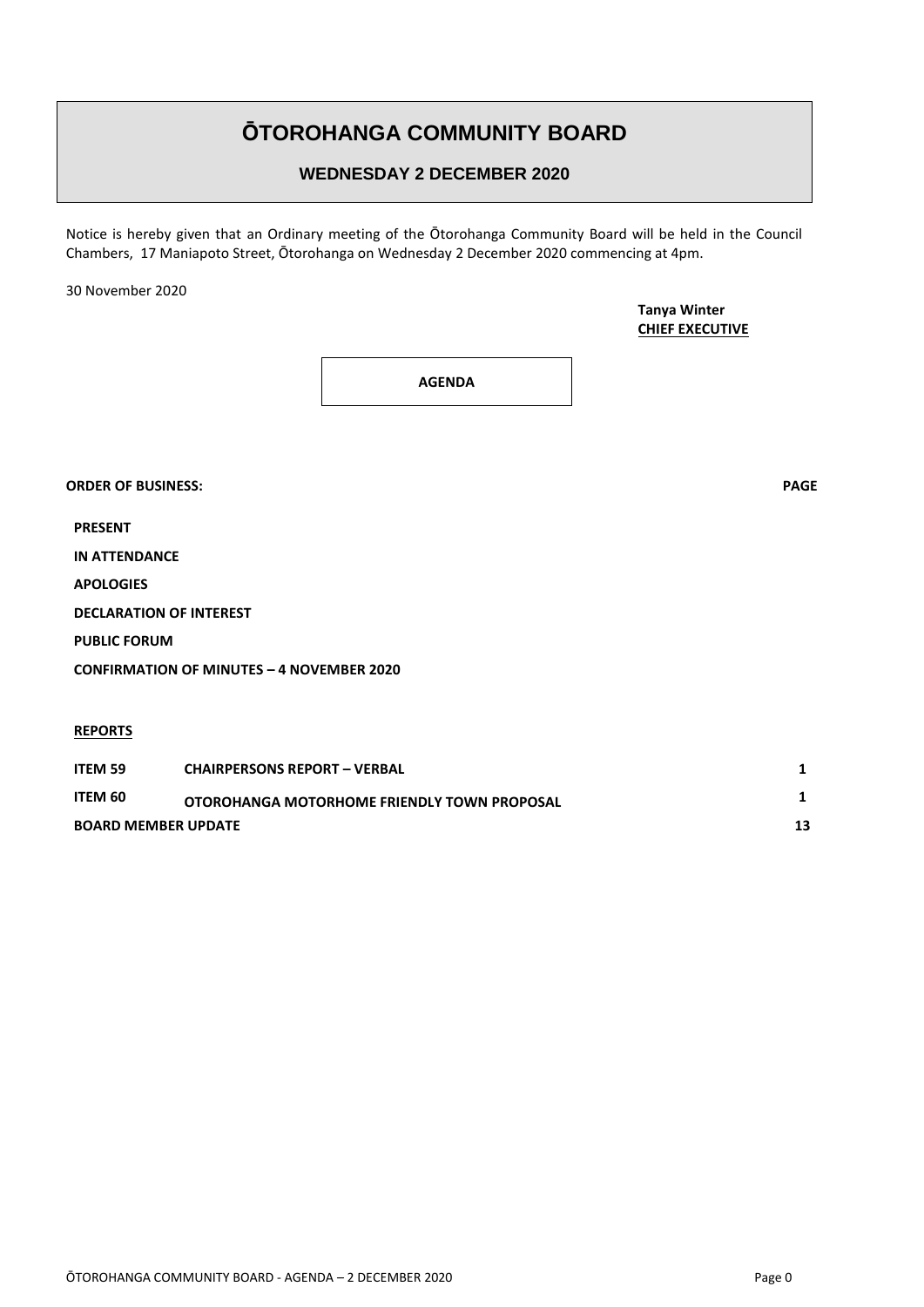#### **ITEM 59 CHAIRPERSONS REPORT – VERBAL**

| ITEM 60      | <b>OTOROHANGA MOTORHOME FRIENDLY TOWN PROPOSAL</b>            |
|--------------|---------------------------------------------------------------|
| TO:          | THE CHAIRPERSON AND MEMBERS OF THE OTOROHANGA COMMUNITY BOARD |
| <b>FROM:</b> | <b>COMMUNITY &amp; ECONOMIC DEVELOPMENT MANAGER</b>           |
| DATE:        | <b>2 DECEMBER 2020</b>                                        |

#### **Relevant Community Outcomes**

- Promote the local economy and opportunities for sustainable economic development
- Ensure services and facilities meet the needs of the community
- Manage the natural and physical environment in a sustainable manner

#### **Executive Summary**

A recommendation is sought from the Ōtorohanga Community Board as to whether Ōtorohanga should become a Motorhome Friendly Town as defined by the NZ Motor Caravan Association, to encourage Certified Self Contained travelers to visit, stay and spend in the Ōtorohanga District whilst providing them with a free public facility to safely and appropriately dispose of their waste and refill their water containers.

#### **Recommendation(s)**

It is recommended that the Ōtorohanga Community Board;

- 1. Support the proposal to pursue achieving the status of being a Motorhome Friendly Town in Ōtorohanga, and;
- 2. Support the installation of a free public dump station on Council owned land off the end of Rangipare Street, Otorohanga, as per the site photo provided in this report and;
- 3. Support an amendment to the current Traffic Bylaw or the development of a Freedom Camping Bylaw or Policy to enable Freedom Camping in designated areas around the district, and;
- 4. Support the acceptance of the funding offered by NZ Motor Caravan Association of \$12k to cover the installation of the dump station, and;
- 5. Support the acceptance of the offer from NZ Motor Caravan Association to fund up to \$3k towards the first 3 years of operational costs, and;
- 6. Support the acceptance of the offer from NZ Motor Caravan Association to supply to Council free of charge the certified pre-cast waste unit along with all the appropriate signage for users, and;
- 7. Support the approval for the ongoing operational costs of the dump station beyond the period of cover from the NZ Motorhome Association funding, at an estimated cost of \$800-\$1000 p/a to be funded from the public conveniences operational budget, subject to Long Term Plan financial considerations and adoption of such.

#### **Background**

At the Council meeting held on 17 September 2019 staff presented a report to Council to consider Kawhia and Ōtorohanga becoming 'Motorhome Friendly Towns' to encourage and welcome travelers to visit, stay and spend in the district whilst enabling positive economic outcomes.

After much discussion and consideration, Council resolved the following;

*1) That Council approve investigating a 'Motorhome Friendly' town status for Otorohanga and Kawhia in two stages, with stage one being Otorohanga and Stage two being for Kawhia subject to*

*I. necessary amendments required to the current traffic bylaw to accommodate this.* 

*II. Identify suitable dump station site in Otorohanga along with costs of installation potentially funding options.*

*III. Identify and ongoing operational costs associated with MFT status.* 

*2) That a report is brought back to Council for final discussion on a MFT status.*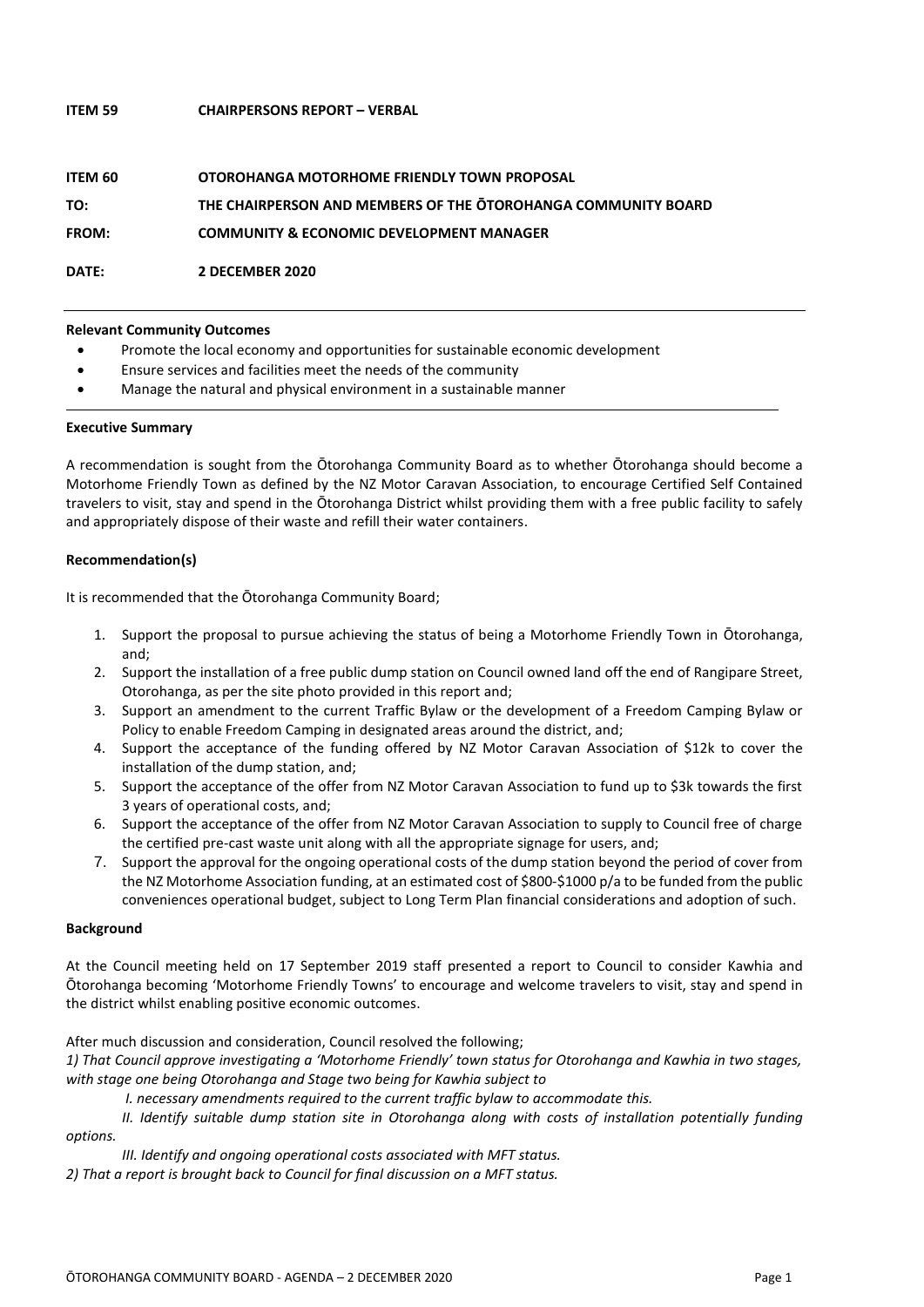#### **Discussion with Ōtorohanga Community Board 7 October 2020**

On 7 October 2020 staff presented to the Ōtorohanga Community Board on the Ōtorohanga Motorhome Friendly Town Proposal in acknowledgement of the Delegations to the Ōtorohanga Community Board which define their interest in the Ōtorohanga urban area (see attachment 1).

Staff included in the report all the information required by the previous Council resolution, however the discussion with the Board was largely focused on the dump station aspects of achieving the MHFT status. Concerns raised by Board members were predominantly about the dump station being funded by ratepayers, both for the installation and the ongoing costs, they felt that rather than it being a public amenity funded by ratepayers it should instead be a 'user pays' system – despite this not meeting the criteria of being a MHFT. Some members also had reservations with the preferred location behind the library, concerned that there may be potential clashes between vehicles and library users or even with fire service vehicles.

There were also 7 members of the community that had asked to speak to the proposal in the public forum, 5 of these were against it, 2 were in support of it. The 5 members against it, collectively had a number of reservations, ranging from cost to ratepayers, not agreeing with the proposed location and doubts about the actual economic benefits in achieving the MHFT status. The 2 speakers that supported the proposal were both local ratepayers and business owners, one was also a NZMCA member. Both strongly recommended the proposal be supported by the Board based on the wide reaching benefits (in their views) to the Ōtorohanga community by increasing visitor numbers to the main town centre.

#### Community Board's Concerns

#### **Funding of Public Dump Station**

Since this matter went before the Ōtorohanga Community Board on 7 October 2020, and concerns were raised about ratepayers funding the dump station, Council has successfully secured external funding from the NZMCA for \$12k towards the installation of the dump station, along with \$3k towards up to 3 years' worth of operational costs to support Council in pursuing the benefits of being a MHFT. In addition to the funding, NZMCA have agreed to supplying to Council, free of charge, the \$1200 pre-cast waste unit along with all the relevant signage to aid appropriate use of the dump station.

Beyond the \$3k funding for operational costs from NZMCA, the ongoing operational costs of the dump station which is estimated at \$800-\$1000 p/a could be funded from the Public Conveniences operational budget, however this would need to be considered through the next Long Term Plan budget discussion for the subsequent years.

#### **Dump Station Location**

Staff had investigated several locations for the proposed dump station and had selected a preferred site on Council owned land behind the Library and near the former Red Cross shed. However, when this matter was heard by the Ōtorohanga Community Board on 7 October 2020, some members raised concerns about the preferred location being unsuitable with library users frequenting the site and potential clashes with Fire Service vehicles.

To addressthese concerns, further investigations to find a more suitable site were carried out by staff, with the Council owned car park on Whittington Lane being suggested as a potential better location (see picture of Whittington Lane site below).

Although the suggested new location on Whittington Lane, did appear on the surface to be a good one, there were concerns from staff that this site could be more complicated and costly for a dump station installation. Due to these concerns, Council's engineering design team were engaged to complete a full site analysis for the installation of the dump station at the Whittington Lane car park and to give an engineer's estimate of costs for the installation.

The results of these investigations revealed the site was indeed very complicated with underground power cables and gas lines, along with being a reasonable distance away from the closest, suitable waste line connection. The engineer's estimation of costs is \$30k which well exceeds the funding available for the project.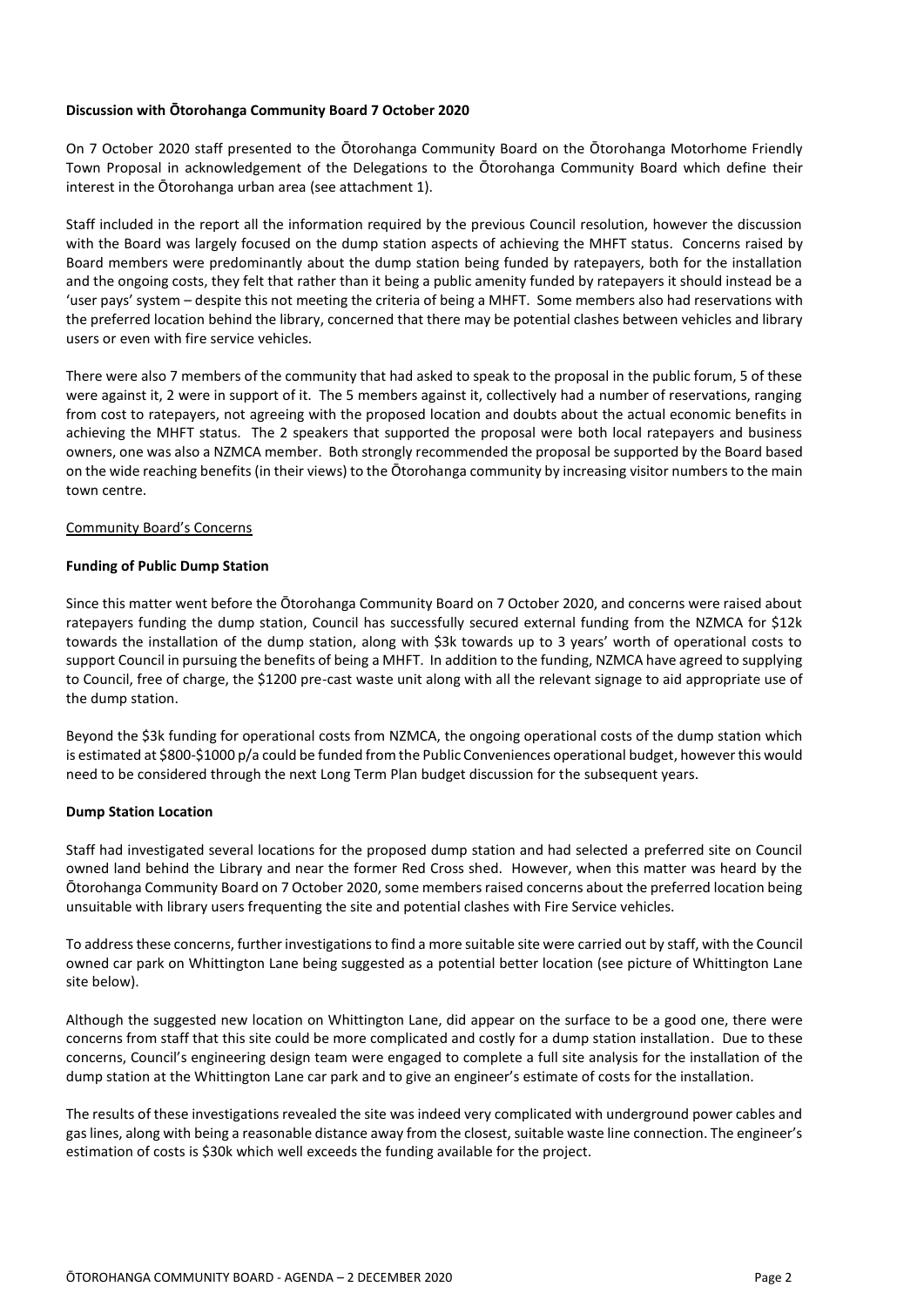**Site investigated at Council owned car park off Whittington Lane, Ōtorohanga**



#### **Further site recommendations by staff**

Due to the lack of practicality and expense relating to installing a dump station site at Whittington Lane, staff have gone back to review their analysis of all of the sites that have been in consideration since this was first discussed by Council in 2019.

The large turn around area at the end of Rangipare Street (near the polocrosse pens and stopbank pathway) is considered to be one of the most suitable sites, along with the area previously mentioned between the library car park and Turongo Street (which the Board did not favour). The only reason why staff had not originally recommended the Rangipare Street turnaround area was due to it being a bit further away from the main street shopping area. However, in further discussion with NZMCA who have studied the behaviours of Caravan and Motorhome users, they strongly advised that close proximity between the main CBD and the dump station were not necessary as people generally managed their ablutionary functions at different times to shopping and dining. The trend is for people to either empty their waste on arrival to a new town, before setting up and going exploring or emptying their waste as they leave town, having already been exploring, shopping and dining in the town.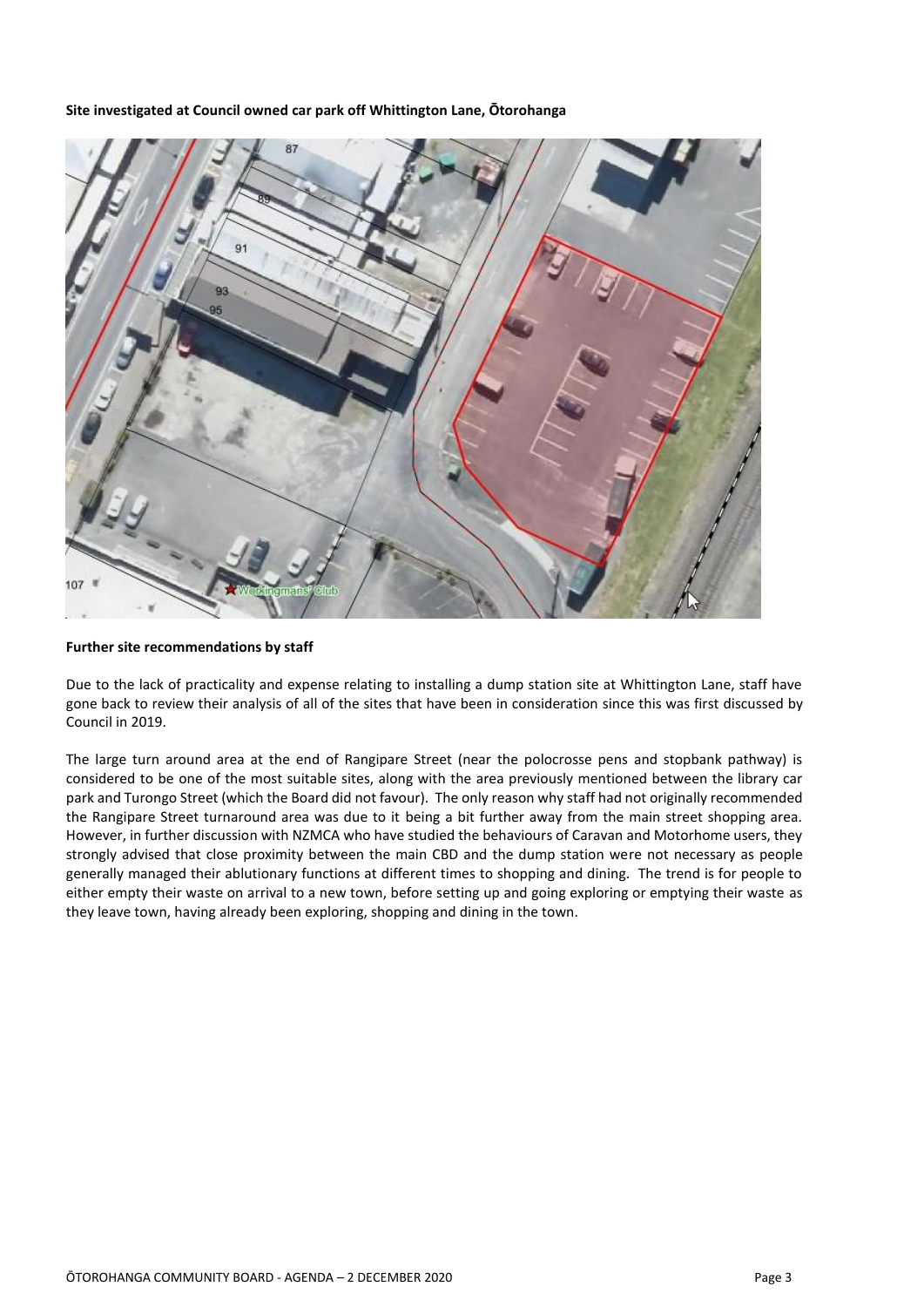**Preferred site - turnaround area off the end of Rangipare Street, Ōtorohanga (Island Reserve)**

Representatives from four of the main user groups of the Island Reserve area by the Rangipare Street turnaround have been spoken with in regard to this proposal. The collective feedback was, that as long as consideration is given to other users when Council is planning the layout of the dump station area and assurance can be given as to the capacity of the waste systems to handle the additional volume that will result from the installation, they are all in support of the proposal.

Based on the fore written information and in consideration of the Board's concerns about the rear of the library site, staff recommend the installation of the dump station occurs at Rangipare Street turnaround.

Staff have previously calculated the costs for installing a dump station at either the library site or the Rangipare Street site to include providing a water connection and hose, a concrete pad, water meter and signage to be around \$6200. This falls well within the funding from NZMCA.

As far as ongoing operational costs, these would be very minimal and have been calculated at \$800-\$1000 p/a as previously stated.

#### **All locations considered**

Other sites that were considered are listed in the table below along with how they measured against the relevant 7 criterions.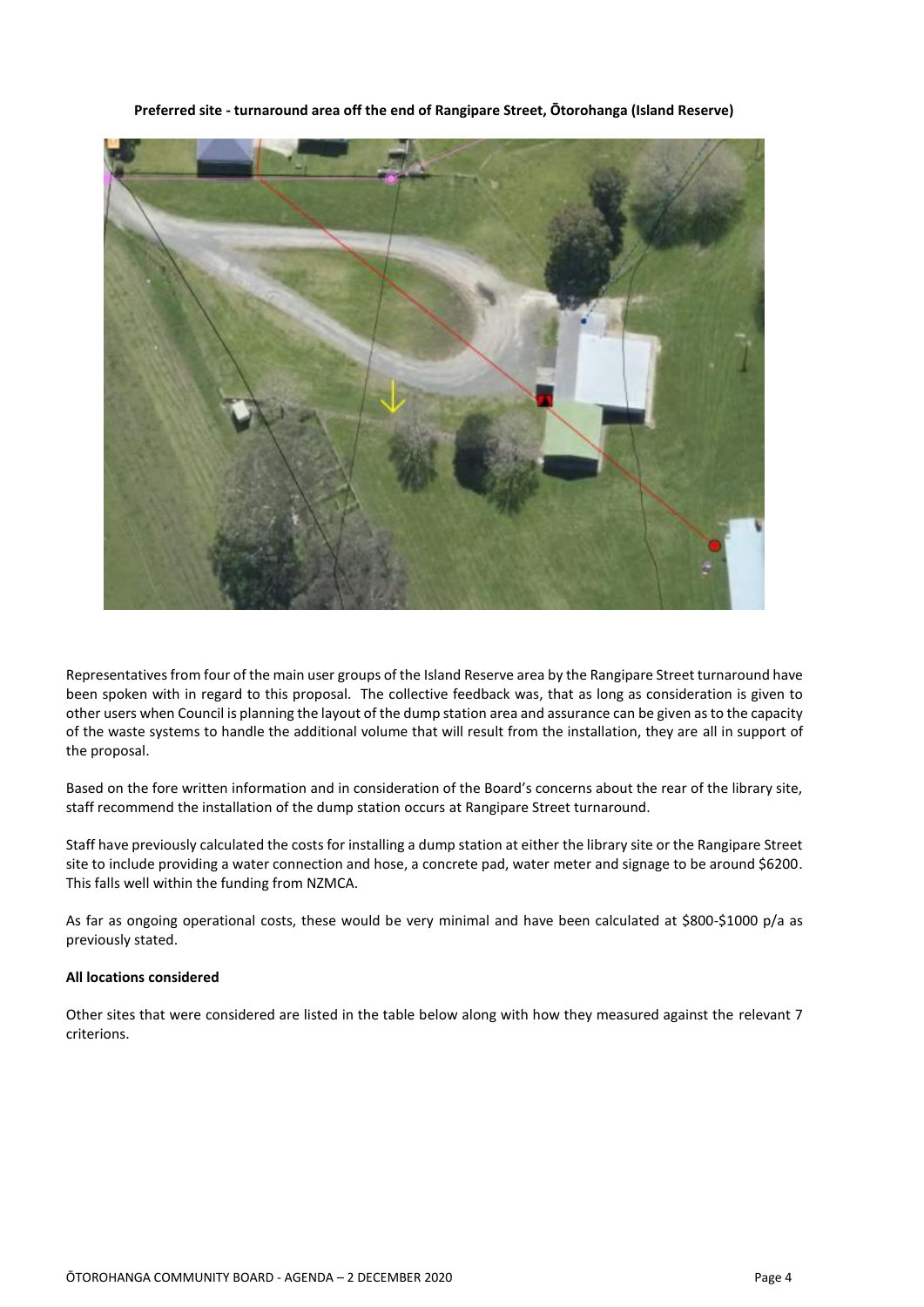| Potential sites investigated and rated on Very Poor, Poor, Good, Excellent against criterion |                                |                               |                                |                                  |                                                 |                                     |                                                                                                                    |  |
|----------------------------------------------------------------------------------------------|--------------------------------|-------------------------------|--------------------------------|----------------------------------|-------------------------------------------------|-------------------------------------|--------------------------------------------------------------------------------------------------------------------|--|
| Location                                                                                     | 1.Land<br>status               | 2.Easily<br><b>Accessible</b> | 3.Close<br>waste<br>connection | 4. Potable<br>water<br>available | 5. Central<br>to CBD                            | 6. Minimal<br>residential<br>impact | 7.<br>Practical,<br>suitable,<br>and<br>effective<br>cost<br>for installation                                      |  |
| <b>Turnaround</b><br>at end of<br>Rangipare<br>Street,<br>(Island<br>Reserve)                | Good                           | Excellent                     | Excellent                      | Good                             | Poor                                            | Good                                | Good                                                                                                               |  |
| Layby<br>area<br>on roadside<br><b>Mair</b><br>at<br><b>Street</b>                           | Good                           | Good                          | Good                           | Good                             | Poor                                            | Poor                                | Good                                                                                                               |  |
| In front of<br>Council<br><b>Depot</b><br>(Progress<br>Drive)                                | Good                           | Good                          | Good                           | Good                             | Poor                                            | Excellent                           | Good                                                                                                               |  |
| <b>Bob Horsfall</b><br><b>Reserve</b>                                                        | Excellent                      | Good                          | Poor                           | Good                             | Poor                                            | Excellent                           | Good                                                                                                               |  |
| <b>Behind</b><br>Library                                                                     | Excellent                      | Excellent                     | Excellent                      | Good                             | Excellent                                       | Good                                | Excellent                                                                                                          |  |
| <b>Councils</b><br>main waste<br>connection<br>on SH3 by<br>Gray's<br>Construction<br>Yard   | Poor (not<br>Council<br>owned) | N/A                           | N/A                            | N/A                              | N/A                                             | N/A                                 | N/A                                                                                                                |  |
| Whittington<br>Lane<br>car<br>park                                                           | Excellent                      | Excellent                     | Very poor                      | Poor                             | Excellent                                       | Excellent                           | Very poor                                                                                                          |  |
| Huipūtea<br><b>Reserve</b>                                                                   | Good                           | Good                          | Good                           | Good                             | Good<br>(although<br>poor<br>walking<br>access) | Excellent                           | Good, although<br>could<br>be<br>considered<br>a<br>culturally<br>and<br>environmentally<br>inappropriate<br>site. |  |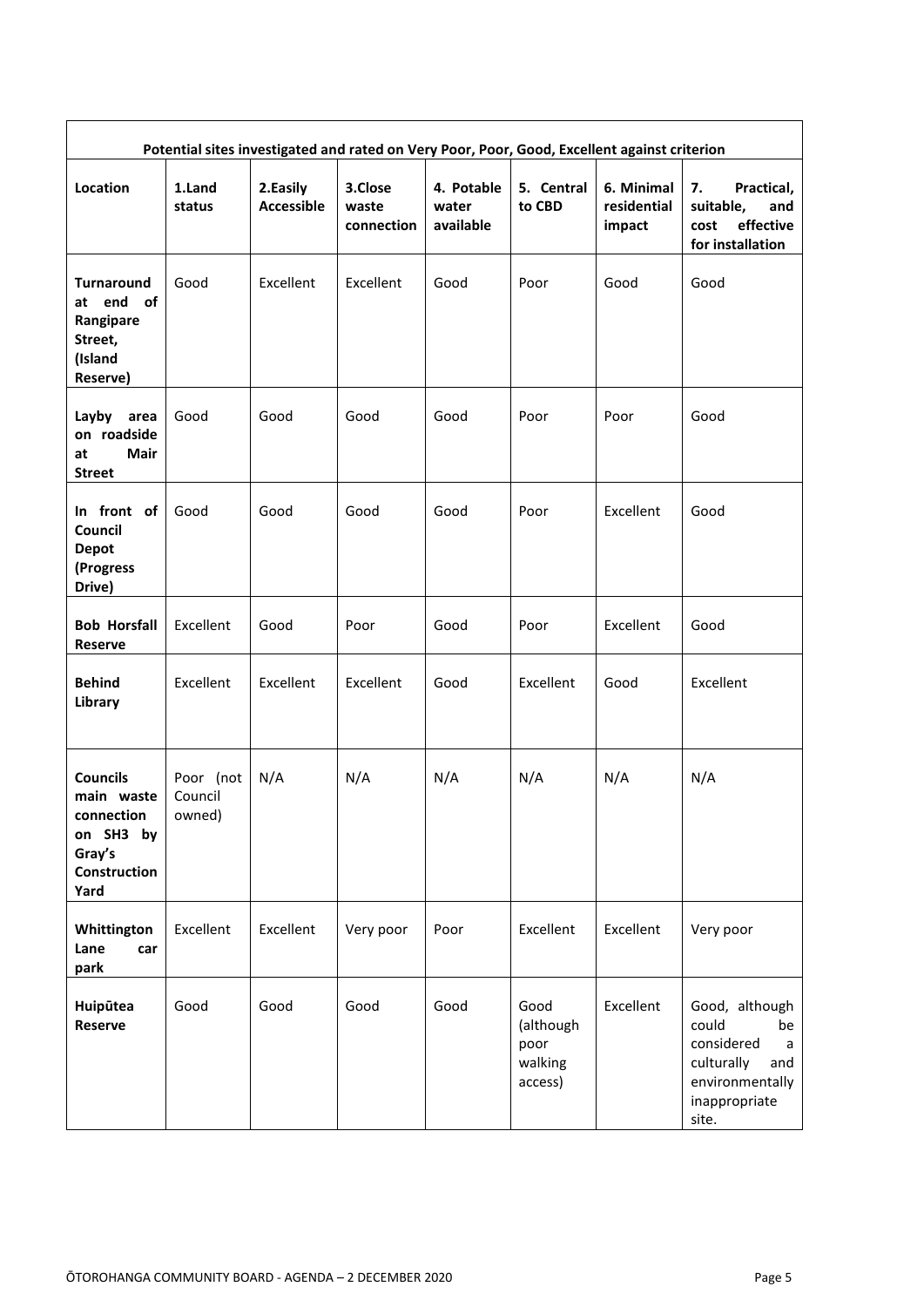#### **Considerations**

#### **1. Significance and Engagement**

This proposal is assessed as being of low significance and as such does not trigger any consultation requirements under Council's Significance and Engagement Policy.

It is however acknowledged that there are divergent views in the community on this subject, with a small group of ratepayers that have expressed their opposition to the proposal. The negative effects of the proposal on them and other ratepayers is expected to be low, particularly now that external funding has been secured to complete the dump station installation.

#### **2. Policy and Plans**

A Bylaw amendment will be required under the LGA.

#### **3. Legal**

There are no special legal requirements relating to this proposal.

#### **4. Financial**

Since this matter went before the Ōtorohanga Community Board on 7 October 2020, and concerns were raised about ratepayers funding the dump station, Council has successfully secured external funding from the NZMCA for \$12k towards the installation of the dump station, along with \$3k towards up to 3 years' worth of operational costs to support Council in pursuing the benefits of being a MHFT. In addition to the funding, NZMCA have agreed to supplying to Council, free of charge, the \$1200 pre-cast waste unit along with all the relevant signage to aid appropriate use of the dump station.

Beyond the \$3k funding for operational costs from NZMCA, the ongoing operational costs of the dump station which is estimated at \$800-\$1000 p/a is to be funded from the Public Conveniences operational budget, which currently has an annual budget of \$85k.

Significant savings have already been identified for this opex budget due to the decrease in international visitor numbers (and the resulting reduction of water used at Wahanui toilets), in addition to this, recently the new cleaning contract was awarded and came in well under budget. These savings can be used for the dump station opex costs in 20/21 (if required) while newly calculated figures can be considered in the next Long Term Plan budget discussion for the subsequent years.

#### **5. Iwi**

The land proposed for the dump station site, although in Council ownership is part of the original maori township area and falls under the area of interest of the Nehenehenui Regional Management Committee (RMC) mandated by the Maniapoto Maori Trust Board. Recognising their interest in the area, staff have spoken with a representative of the RMC who expressed no concerns over this particular site to be used for this purpose.

Positive environmental outcomes are of particular interest to iwi and as the provision of dump stations are designed to protect public health and the environment by ensuring the proper disposal of wastewater from recreational vehicles, this proposal aligns with iwi environmental values.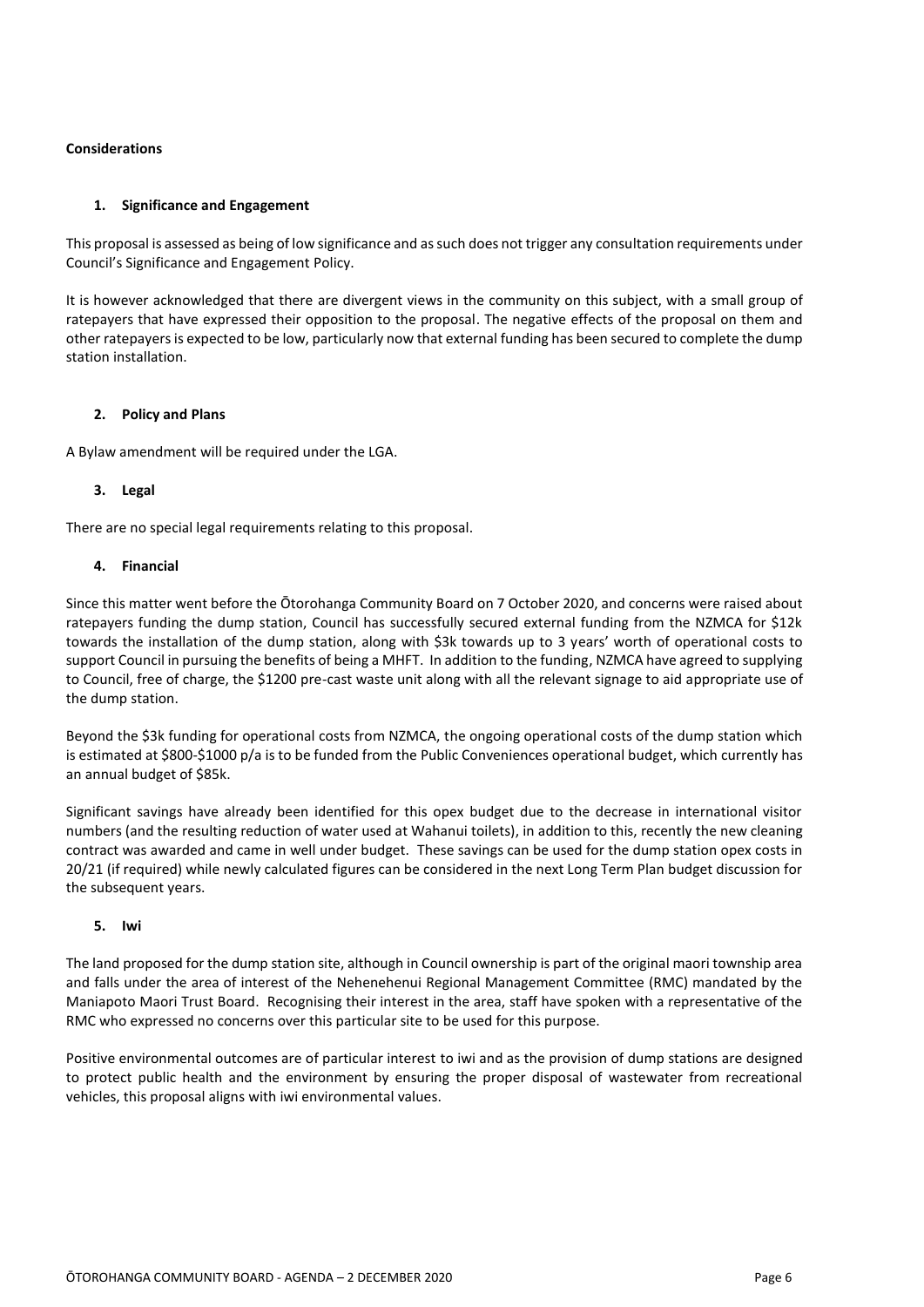#### **Assessment of Options**

**Option 1:** The Board supports the proposal to progress achieving the Motorhome Friendly Town status for the Ōtorohanga township to encourage visitors and to enable positive economic outcomes for the district.

The advantage of this option is that;

- Council is seen to be enabling positive economic outcomes for the district.
- Council is seen to be supporting the marketing and promotion of the main town centre.
- Ōtorohanga is seen as a place that welcomes visitors to stay and spend in the district.
- By achieving MHFT status, Ōtorohanga can then be considered for hosting large NZMCA rally events.
- The community can benefit economically and socially from the increased visitor numbers as a result of being a Motorhome Friendly Town.
- The Council and district are promoted across New Zealand (and internationally) as being Motorhome Friendly.
- The town amenities, services, pathways and natural environments along with local attractions are showcased and promoted through the Motorhome Friendly Town website and by tourism operators.

The disadvantages are;

- Council is providing at no cost, a service (as a public amenity), that two local businesses currently receive income from.
- Some community members may question the economic benefit to be gained by accommodating this sector of visitors to the town despite the statistical evidence to support it.
- If by becoming a Motorhome Friendly Town (which will require an amendment to the Bylaw to accommodate Certified Self Contained vehicles camping in designated areas) generates a surge of noncompliance to the Bylaw, Council may be under resourced to manage any enforcement measures required.

**Option 2:** The Board does not support the proposal to progress achieving the Motorhome Friendly Town status for the Ōtorohanga township.

The advantage of this option is that;

 Some members of the community who oppose the proposal may be satisfied by this outcome as no ongoing costs are incurred by having a dump station.

The disadvantages are;

- Council is not seen to be enabling positive economic outcomes for the district.
- Council is not seen to be supporting the marketing and promotion of the main town centre.
- Ōtorohanga is not seen as a place that welcomes visitors to stay and spend in the district.
- Large NZMCA rally events will not be held in Ōtorohanga and other nearby towns may benefit instead.
- Council loses the opportunity to use the funding from NZMCA to support achieving the MHFT status.
- The opportunity for additional turnover for local businesses as a result of this proposal could be lost.

#### **Preferred option and reasons**

It is the preferred option of staff for the Board to support Council to progress achieving the Motorhome Friendly Town status for the Ōtorohanga township to encourage visitors and to stay and spend in the district. This also provides our community with the additional opportunity of being the future host of large NZMCA rally events which will bring money, culture and vibrancy into the town and support positive economic and social outcomes.

Staff have taken on board the feedback from the Ōtorohanga Community Board at their meeting in October and have tried hard to identify a solution which addresses the concerns raised by the Board in the most advantageous way possible whilst still meeting the NZMCA requirements of a motorhome friendly town?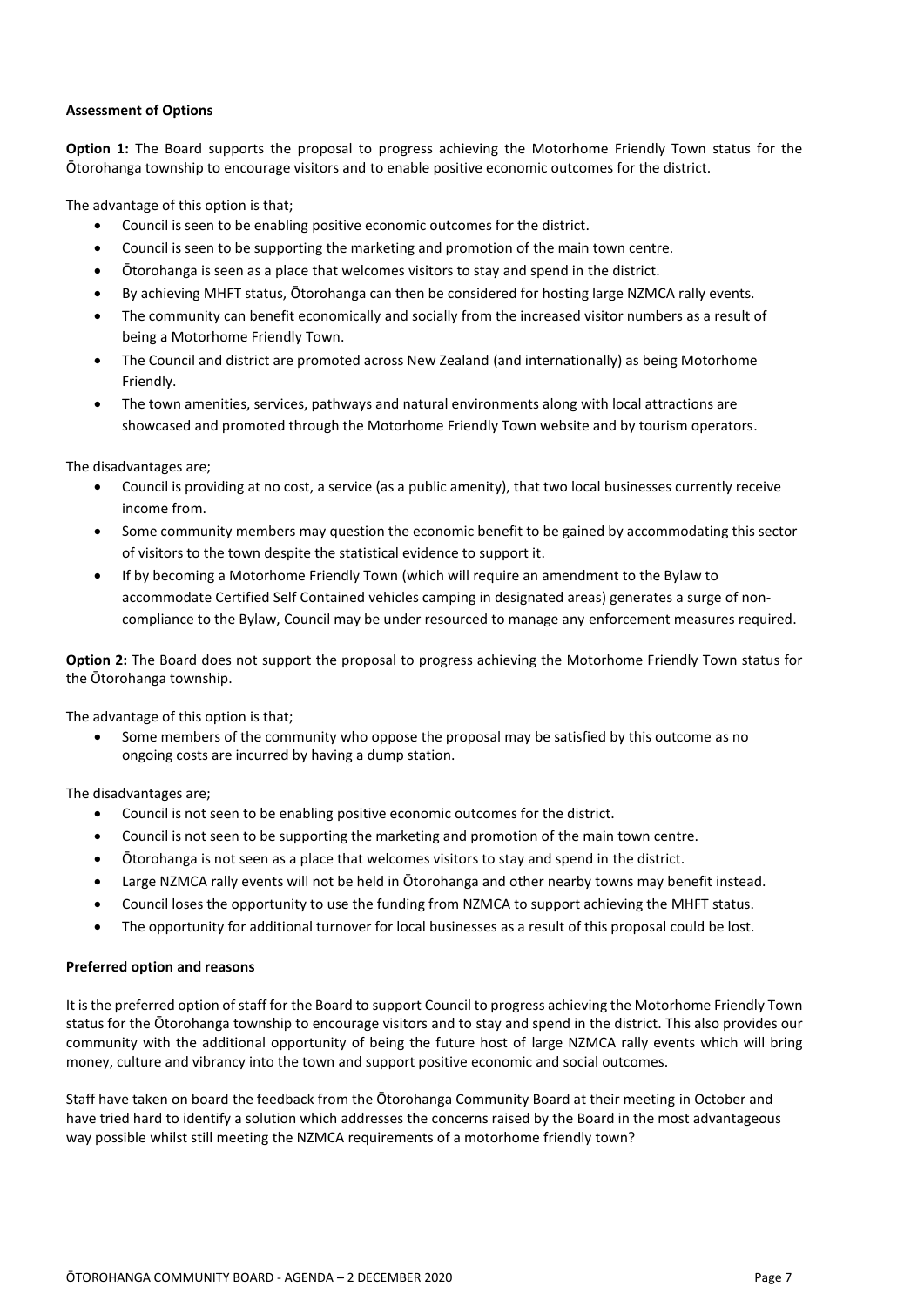Staff believe the preferred option also aligns with the LTP Community Outcomes; 'Promote the local economy and opportunities for sustainable economic development', 'Ensure the services and facilities meet the needs of the community' and 'Manage the natural and physical environment in a sustainable manner'.

#### Patricia Ambury

#### **COMMUNITY & ECONOMIC DEVELOPMENT MANAGER**

**Attachment 1 –** OCB Report 7 October 2020 – Otorohanga Motorhome Friendly Town Proposal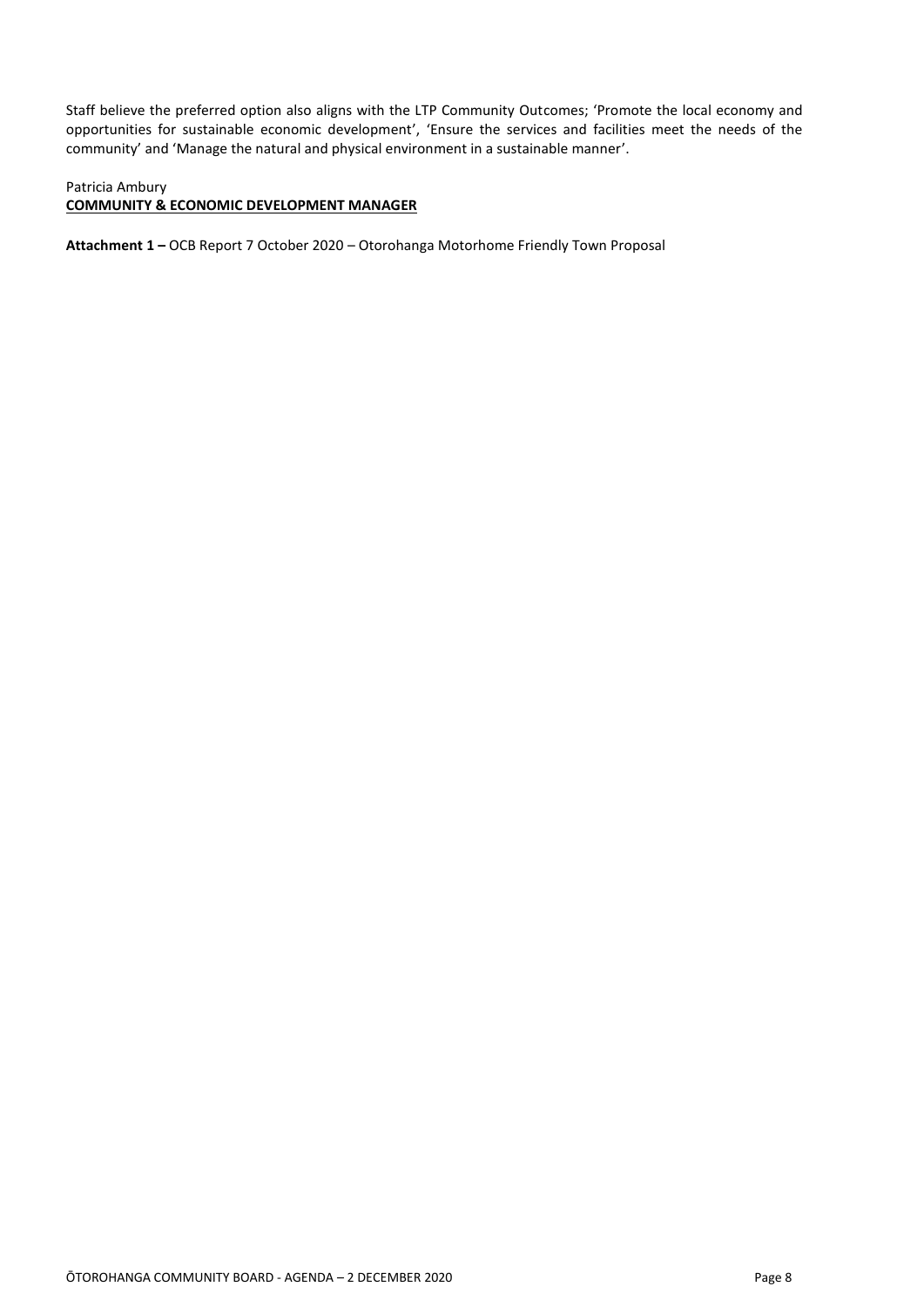|              | OTOROHANGA MOTORHOME FRIENDLY TOWN PROPOSAL                |
|--------------|------------------------------------------------------------|
| TO:          | <b>CHAIR AND MEMBERS OF THE OTOROHANGA COMMUNITY BOARD</b> |
| <b>FROM:</b> | <b>COMMUNITY &amp; ECONOMIC DEVELOPMENT MANAGER</b>        |
| DATE:        | <b>7 OCTOBER 2020</b>                                      |

#### **Relevant Community Outcomes**

- Promote the local economy and opportunities for sustainable economic development
- Ensure services and facilities meet the needs of the community
- Manage the natural and physical environment in a sustainable manner

#### **Executive Summary**

A recommendation is sought from the Otorohanga Community Board as to whether the Otorohanga District Council should pursue the status of being a Motorhome Friendly Town in Otorohanga, acknowledging that the Otorohanga township is within the Board's area of interest.

#### **Recommendation(s)**

It is recommended that the Board;

- 1. Support the proposal to pursue achieving the status of being a Motorhome Friendly Town in Otorohanga, and;
- 2. Support the installation of a free public dump station on Council owned land, and;
- 3. Support an amendment to the current Traffic Bylaw to enable Freedom Camping in designated areas, and;
- 4. Support the funding of the dump station up to the value of \$5k from the 20/21 Annual Plan, Public Conveniences Budget, and;
- 5. Support that any additional funding required to achieve the Motorhome Friendly Town status is sought from other external sources, and;
- 6. Support the ongoing operational costs of the dump station which is estimated at \$800-\$1000 p/a to be funded from the public conveniences operational budget.

#### **Background**

At the Council meeting held on 17 September 2019 staff presented a report to Council to consider Kawhia and Otorohanga becoming 'Motorhome Friendly Towns' to encourage and welcome travelers to visit, stay and spend in the district whilst enabling positive economic outcomes (see Attachment 1).

The proposal, which was initiated by the New Zealand Motor Caravan Associated (NZMCA) was also supported by the Otorohanga Business Association and Otorohanga ratepayers who are also members of the NZMCA. Three individuals representing each of these groups addressed the Council in support of the proposal, however one independent business owner also spoke against it. The business owner, who wasn't in support of the proposal, felt that as part of the criteria to become a Motorhome Friendly Town (MHFT) meant making available a free public dump station, that this could result in competition to her business which has the provision for a 'user pays' dump station.

After much discussion and consideration, Council resolved the following;

*1) That Council approve investigating a 'Motorhome Friendly' town status for Otorohanga and Kawhia in two stages, with stage one being Otorohanga and Stage two being for Kawhia subject to*

- *I. necessary amendments required to the current traffic bylaw to accommodate this.*
- *II. Identify suitable dump station site in Otorohanga along with costs of installation potentially funding options.*

*III. Identify and ongoing operational costs associated with MFT status.* 

*2) That a report is brought back to Council for final discussion on a MFT status.*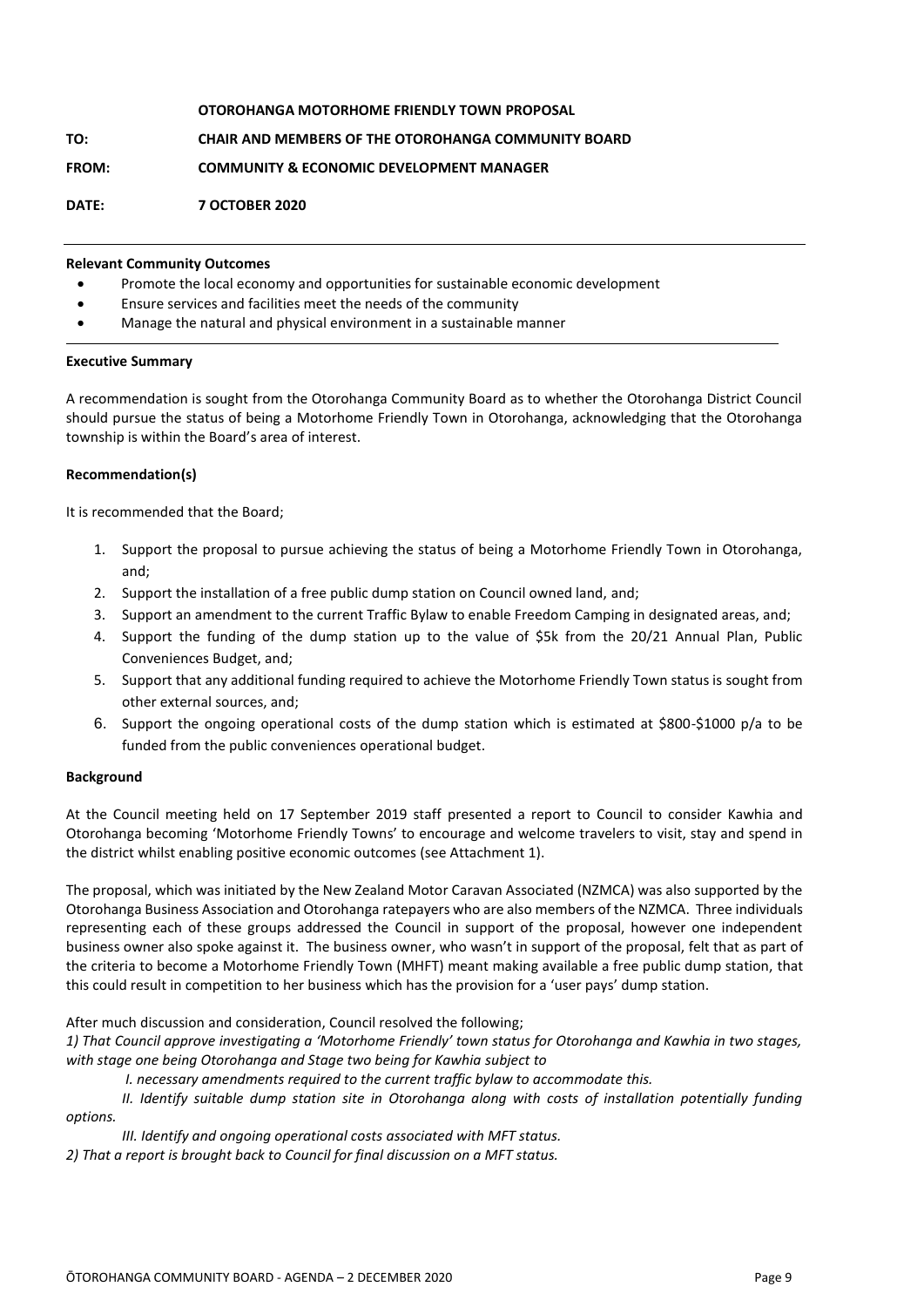#### The MHFT Scheme

The MHFT scheme was introduced into New Zealand in 2010 which now includes 56 participating towns from across New Zealand. Promotion of Motorhome Friendly Towns by NZMCA also includes information on local amenities and services, a listing of popular activities in the area, a listing of walking & cycling trails and a listing of various events. The scheme offers significant economic benefits to small communities and, in return, assures visitors in certified selfcontained motorhomes or caravans of a warm welcome.

To qualify for being a MHFT, participating Councils are required to have the following things in place;

- 1. A Freedom Camping Bylaw or a Traffic Bylaw that allows for Freedom Camping for Certified Self Contained vehicles in designated places within the urban areas and wider district
- 2. A public dump station owned by Council (on public land)
- 3. Access to potable water at the dump station site
- 4. Refuse and recycling facilities nearby
- 5. Access to medical facilities nearby
- 6. A general shopping area for groceries nearby
- 7. A vehicle service centre nearby

To achieve the MHFT status in Otorohanga, Council would need to;

- amend the Traffic Bylaw to allow freedom camping in suitable, designated areas within the township, and;
- install a dump station as a public amenity which is free for public use (and on public land).

#### Dump Station Location

Staff have investigated several locations for the proposed dump station and have selected a preferred site on Council owned land behind the Library and near the former Red Cross shed (see Attachment 2) based on the following criteria;

- 1. The land is Council owned
- 2. The site is easily accessible for large vehicles
- 3. The site is on the reticulated waste system
- 4. The site provides easy connection to potable water supply
- 5. The site is central to the business district for visitor spending
- 6. The site is not in a condensed residential area
- 7. The site provides for a practical, suitable and cost effective dump station installation

Other sites that were considered are listed in the table below along with how they measured against the above 7 criterions.

| Other potential sites investigated and rated on Poor, Good, Excellent against criterion (above) |                  |                         |                                |                                  |                      |                                     |                                                                                  |  |  |
|-------------------------------------------------------------------------------------------------|------------------|-------------------------|--------------------------------|----------------------------------|----------------------|-------------------------------------|----------------------------------------------------------------------------------|--|--|
| Poor, Good,<br>Great.                                                                           | 1.Land<br>status | 2. Easily<br>Accessible | 3.Close<br>waste<br>connection | 4. Potable<br>water<br>available | 5. Central<br>to CBD | 6. Minimal<br>residential<br>impact | 7.<br>Practical,<br>suitable,<br>and<br>cost<br>effective<br>for<br>installation |  |  |
| Turnaround<br>area behind<br>Tigers Club<br>Rooms                                               | Good             | Excellent               | Good                           | Good                             | Poor                 | Good                                | Good                                                                             |  |  |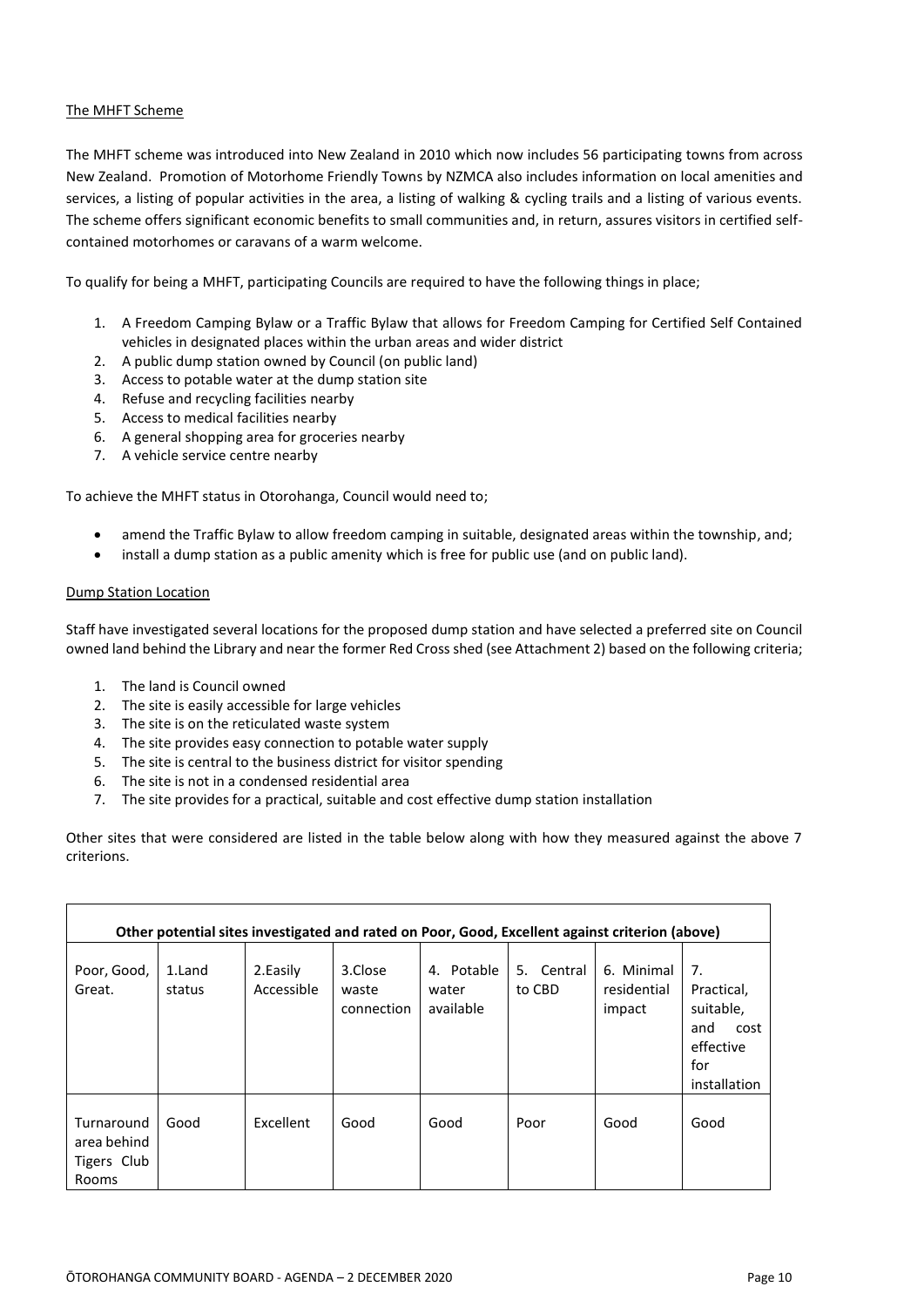| (Island<br>Reserve)                                    |           |           |           |      |           |           |           |
|--------------------------------------------------------|-----------|-----------|-----------|------|-----------|-----------|-----------|
| Layby area<br>on roadside<br>Mair<br>at<br>Street      | Good      | Good      | Good      | Good | Poor      | Poor      | Good      |
| In front of<br>Council<br>Depot<br>(Progress<br>Drive) | Good      | Good      | Good      | Good | Poor      | Excellent | Good      |
| Bob<br>Horsfall<br>Reserve                             | Excellent | Good      | Poor      | Good | Poor      | Excellent | Good      |
| Behind<br>Library                                      | Excellent | Excellent | Excellent | Good | Excellent | Good      | Excellent |

The only disadvantage to using the preferred site behind the library is there is one residential property in close proximity. However, if the proposal receives Council support to be progressed,staff will meet with the property owner to discuss any 'nuisance mitigation' that might be required, such as privacy planting/screening.

Staff have calculated the estimated costs for installing a dump station at the preferred location along with the ongoing running costs. The installation costs also include providing a water connection and hose, a concrete pad, water meter and signage and are expected to be around \$6200.

As far as ongoing operational costs, these would be very minimal and have been calculated at \$800-\$1000 p/a based on the following considerations;

- 1. Regular inspections
- 2. Annual water consumption UG \$100 plus \$1.50 m3 estimate 50m3 a year.

Examples of other similar consumption in town are;

- NZMCA campground uses 40 m3 of water p/a
- Jim Barker Memorial Playground uses on average 280 m3 of water p/a
- Wahanui Toilet uses approximately 2500 m3 of water p/a (calculated on post lockdown figures)
- Hanging baskets use 285 m3 water p/a with an additional cost of \$100 per 10 water metres (total average opex cost of \$1427 p/a)

#### **Bylaws**

In regard to an amendment of Council's current Traffic Bylaw to achieve the MHFT status, although we currently don't have a Freedom Camping Bylaw nor do we have the freedom camping pressures to justify developing one yet, we can accommodate Certified Self Contained (CSC) vehicles freedom camping in designated locations within the townships with an amendment to the First Schedule of the Traffic Bylaw under Parking Restrictions, 'Camping Vehicles'. Under the Local Government Act the schedule of the Traffic Bylaw can be amended by Council resolution without any further formal consultation process. Consideration would also need to be given to 'Designated Areas' within the Bylaw - along with whether the need exists to add a separate vehicle type under Section 3 to accommodate freedom camping. For instance, the addition of the definition of a 'Certified Self Contained Vehicle' could provide clarity around the difference between this and a 'Camping Vehicle' which is defined in the current Bylaw (and which isn't necessarily certified as self-contained). By only allowing Certified Self Contained vehicles in designated areas for freedom camping would avoid any pressure on Council to provide any extra amenity facilities than what we currently have.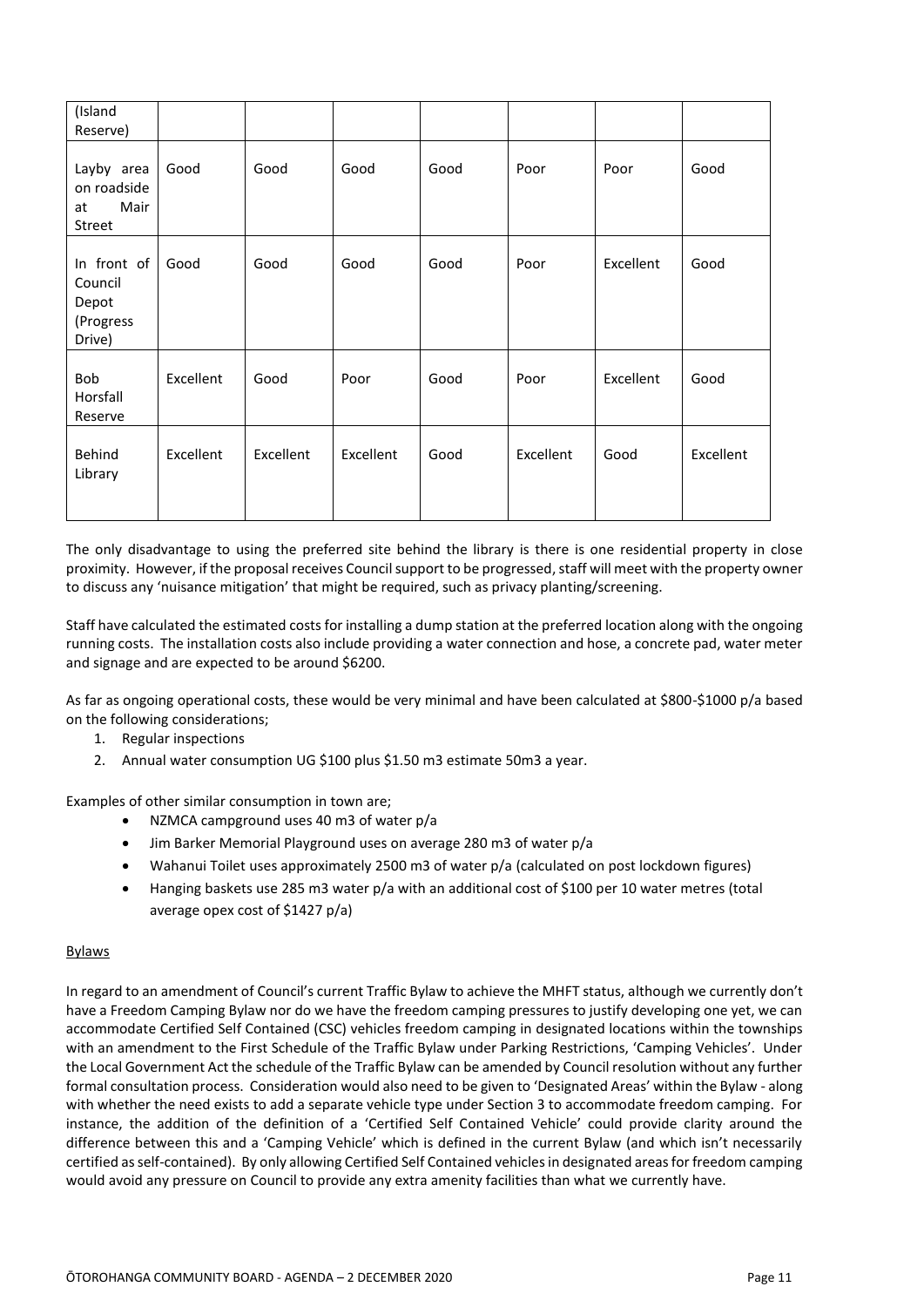NZMCA are well resourced and willing to assist us with progressing towards a Motorhome Friendly Town status and have offered the assistance of their National Policy and Planning Manager to support us with a Bylaw amendment. NZMCA have also expressed that they would consider contributing funding towards the establishment of a public dump station should we wish to progress this further.

#### **Considerations**

#### **6. Significance and Engagement**

This proposal is assessed as being low significance and as such does not trigger any consultation requirements under Council's Significance and Engagement Policy.

#### **7. Policy and Plans**

A Bylaw amendment will be required under the LGA.

#### **8. Legal**

There are no special legal requirements relating to this proposal.

#### **9. Financial**

Council has set aside \$5k in the adopted 20/21 Annual Plan under the Public Conveniences capital budget for the dump station installation pending a decision from Council. NZMCA are prepared to contribute \$1200 by funding the pre-cast unit which is designed and built according to NZ Safety Standards.

The ongoing operational costs of the dump station which is estimated at \$800-\$1000 p/a is to be funded from the Public Conveniences operational budget, which has an annual budget of \$85k for 20/21 FY. Significant savings have already been identified for this opex budget due to the decrease in international visitor numbers (and the resulting reduction of water used at Wahanui toilets), in addition to this, recently the new cleaning contract was awarded and came in well under budget. These savings can be used for the dump station opex costs in 20/21 while newly calculated figures can be considered in the next Long Term Plan budget discussion for the following years.

#### **10. Iwi**

Although the whole of the original Māori township area is of significance to Maniapoto, the proposed location of the dump station is not a site of any additional significance to iwi.

Positive environmental outcomes are also of particular interest to iwi and as the provision of dump stations are designed to protect public health and the environment by ensuring the proper disposal of wastewater from recreational vehicles, this proposal aligns with iwi environmental values.

#### **Assessment of Options**

**Option 1:** The Board supports the proposal to progress achieving the Motorhome Friendly Town status for the Otorohanga township to encourage visitors and to enable positive economic outcomes for the district.

The advantage of this option is that;

- Council is seen to be enabling positive economic outcomes for the district.
- Council is seen to be supporting the marketing and promotion of the main town centre.
- Otorohanga is seen as a place that welcomes visitors to stay and spend in the district.
- By achieving MHFT status, Otorohanga can then be considered for hosting large NZMCA rally events.
- The community can benefit economically and socially from the increased visitor numbers as a result of being a Motorhome Friendly Town.